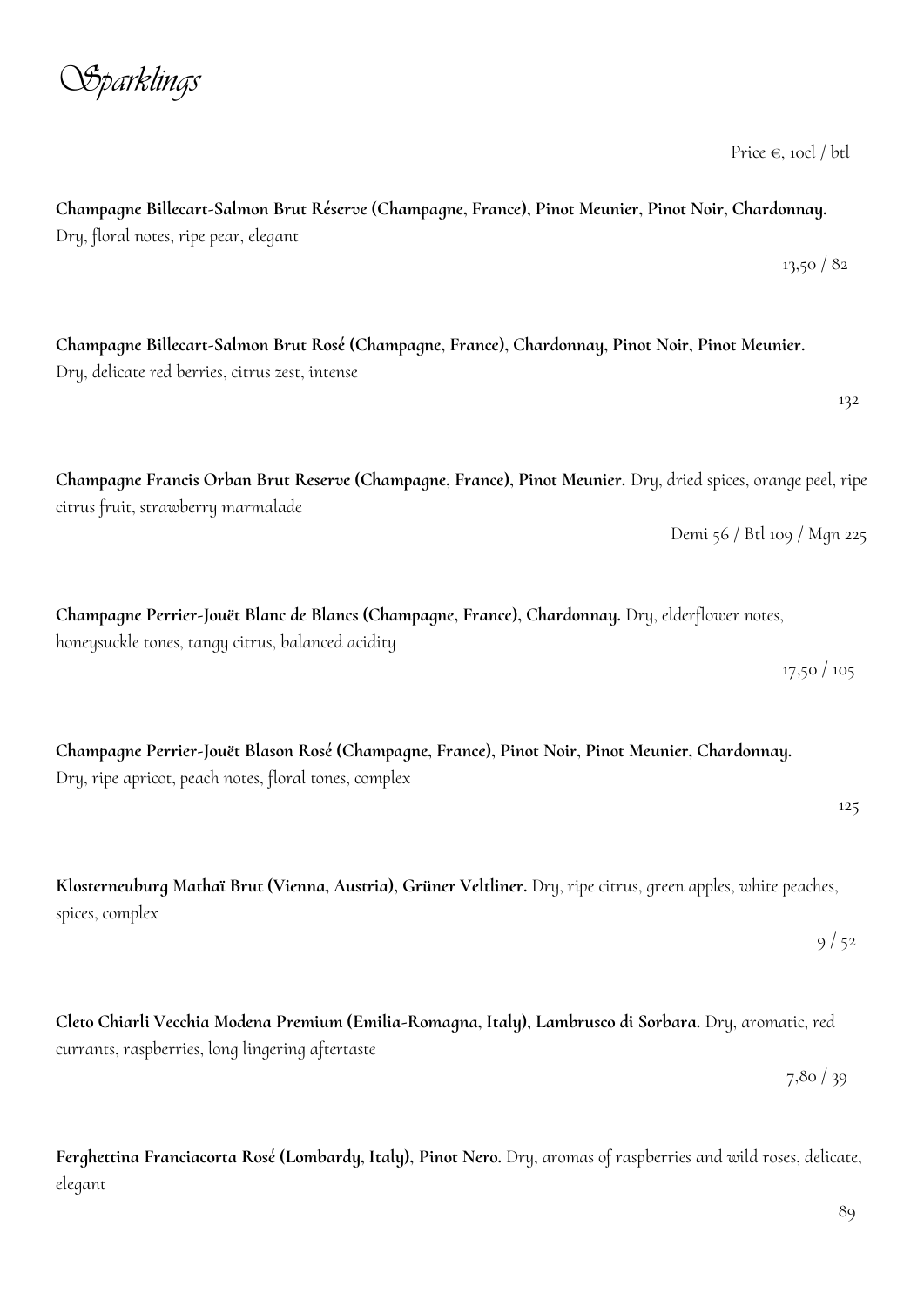**Ferghettina Franciacorta Satén 2017 (Lombardy, Italy), Chardonnay.** Dry, creamy, pastries, almond tones, balanced acidity

 $12 \frac{1}{29}$ 

7,80 / 39

**Guerrieri Rizzardi Prosecco Extra Dry (Veneto, Italy), Glera.** Off-dry, aromas of apple, pear and lime. Easy to enjoy!

**Mionetto Rosé Prosecco DOC, Vegan (Veneto, Italy), Glera, Pinot Nero.** Dry, balanced acidity, red fruits, citrus notes, floral notes

44

**Soalheiro Bruto Alvarinho, Vegan (Melgaco, Portugal), Alvarinho.** Dry, fresh fruits, minerality, complex, long finish 9,50 / 54

**Corpinnat Nadal Brut Reserva, Vegan (Penedes, Spain), Parellada, Macabeo, Xarel·lo.** Dry, fresh acidity, white fruits, nuts, lovely balance

8,50 / 48

*Whites*

Price  $\epsilon$ , 12cl / btl

**Domäne Wachau Gelber Muskateller Terassen (Wachau, Austria), Gelber Muskateller.** Dry, acidic, aromatic, elderflower, honey, floral, mango tones

11,40 / 46

**Netzl Grüner Veltliner Ried Rothenberg Hoflein (Carnuntum, Austria), Grüner Veltliner.** Dry, white pepper, complex body, spicy toasted flavors

 $15 / 68$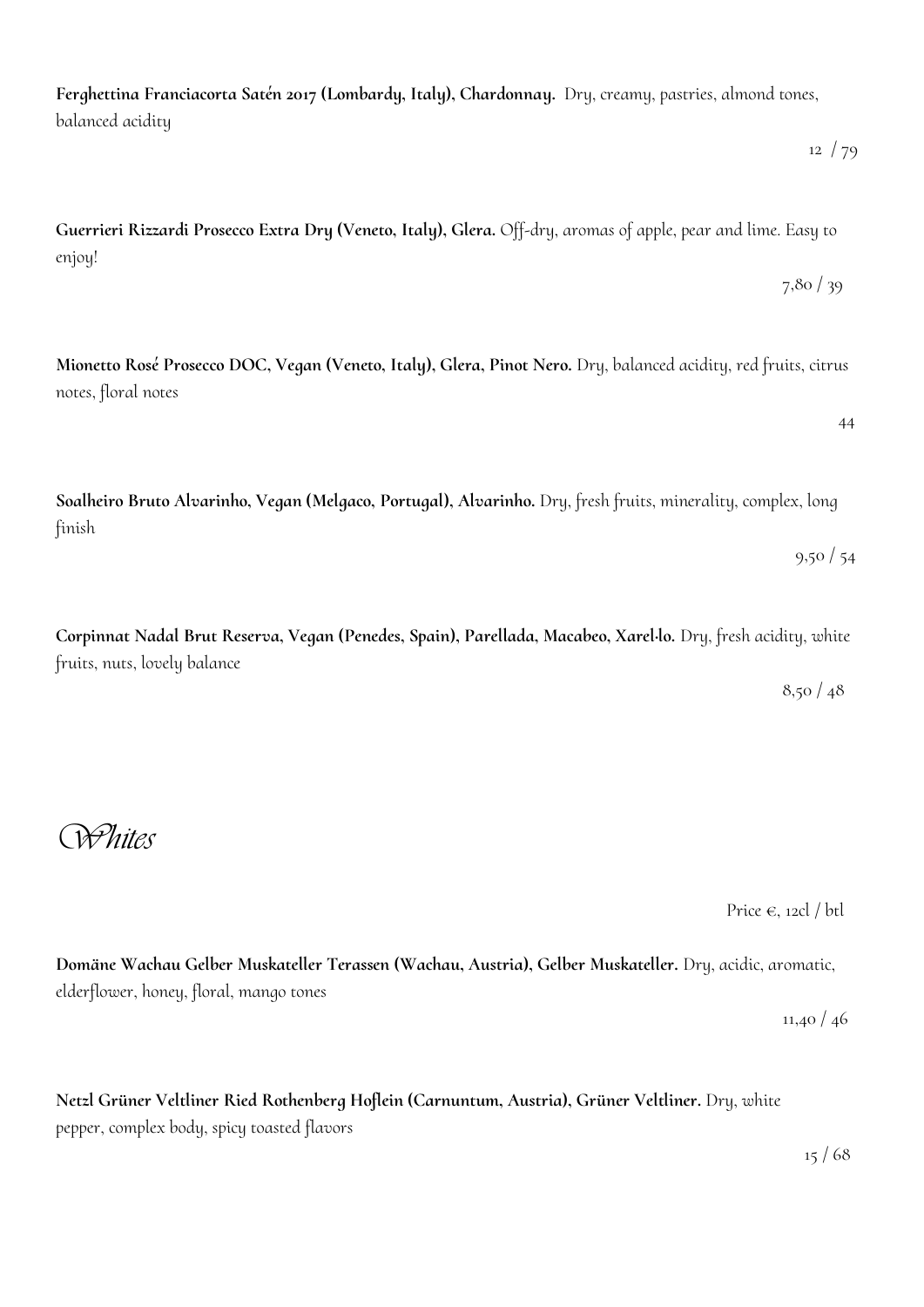**Nostru Cataratto Lucido, Vegan (Sicily, Italy), Cataratto Lucido.** Dry, balanced acidity, ripe peach, floral notes,

apricots, pineapple, floral notes  $9/38$ 

salinity, fresh minerality  $16/73$ 

**Alexander Laible 2017 Scheurebe 'Chara' (Baden, Germany), Scheurebe.** Dry, ripe mango notes, gooseberry tones, citrus notes

**Francois Le Saint Pouilly-Fumé Silex 2019 (Loire, France), Sauvignon Blanc.** Dry, aromas of wet stones, crisp citrus, pear, smokiness

 $18 / 85$ 

 $9/38$ 

**Domaine Prieur-Brunet Santenay Blanc (Burgundy, France), Chardonnay.** Dry, butter, cream, yellow plums, minerals, long and elegant finish

**Brocard Chablis 1er Cru Montée de Tonnerre (Burgundy, France), Chardonnay.** Dry, ripe citrus, ginger,

minerality, balanced acidity, complex

nuts, spices, wet stones

**A.J. Adam Hofberg Kabinett 2020, Vegan (Mosel, Germany), Riesling.** Off-dry, elderflower tones, pear notes,

**Helle Chardonnay Riesling (Rheinhessen, Germany), Chardonnay, Riesling.** Dry, citrus, greenapples, salinity, fresh minerality

**Rudesheimer Rosengarten (Nahe, Germany), Müller-Thurgau, Silvaner.** Medium-dry, fresh acidity, ripe citrus,

**Weingut Mathern 2019 Niederhausen Hermannshöhle (Nahe, Germany), Riesling.** Dry, fresh acidity, subtle citrus, ripe peach, wet stones, balanced complexity

 $14/63$ 

## $18 / 85$

 $21,50/108$ 

65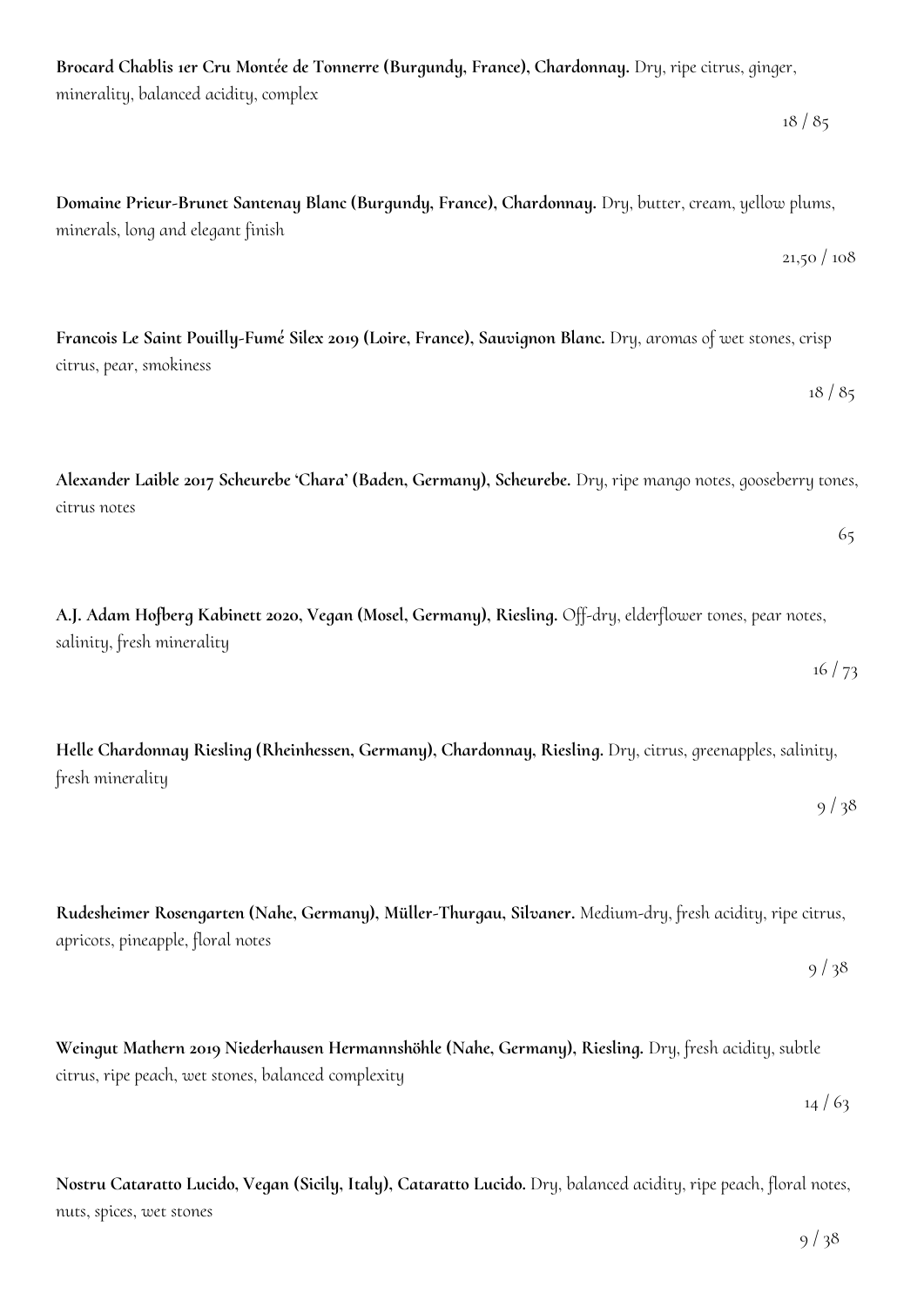**Ettore Germano Hérzu Langhe Riesling 2020 (Piemonte, Italy), Riesling.** Off-dry, tropical fruits, savoury herbs, fresh minerality, balanced acidity

79

**Les Brugueres, Vegan (Priorat, Spain), Garnatxa Blanca.** Dry, fresh acidity, tropical fruits, herbal notes, floral tones, wet stones

68

 $13/56$ 

**Au Contraire Russian River Chardonnay 2017 (California, USA), Chardonnay.** Dry, balanced acidity, cream, ripe citrus, ripe pear and apple, floral notes

 $15/76$ 

*Rosés*

Price  $\epsilon$ , 12cl / btl

**Helle Pinot Noir Rosé (Rheinhessen, Germany), Pinot Noir.** Off-dry, wild strawberries, peach, raspberry, floral notes, balanced acidity

 $9/38$ 

**Weingut Mohr 2020 Rheingau Spätburgunder Rosé Trocken (Rheingau, Germany), Spätburgunder.** Dry, fresh acidity, citrus, strawberries, apples

**Fleurs de Prairie (Provence, France), Grenache, Cinsault, Syrah.** Dry, acidic, strawberries, perfume, blackcurrant, citrus

 $11,40/49$ 

**Marqués de Cáceres Excellens Rosé, Vegan (Rioja, Spain), Garnacha, Tempranillo.** Dry, acidic, red berries. raspberries, redcurrant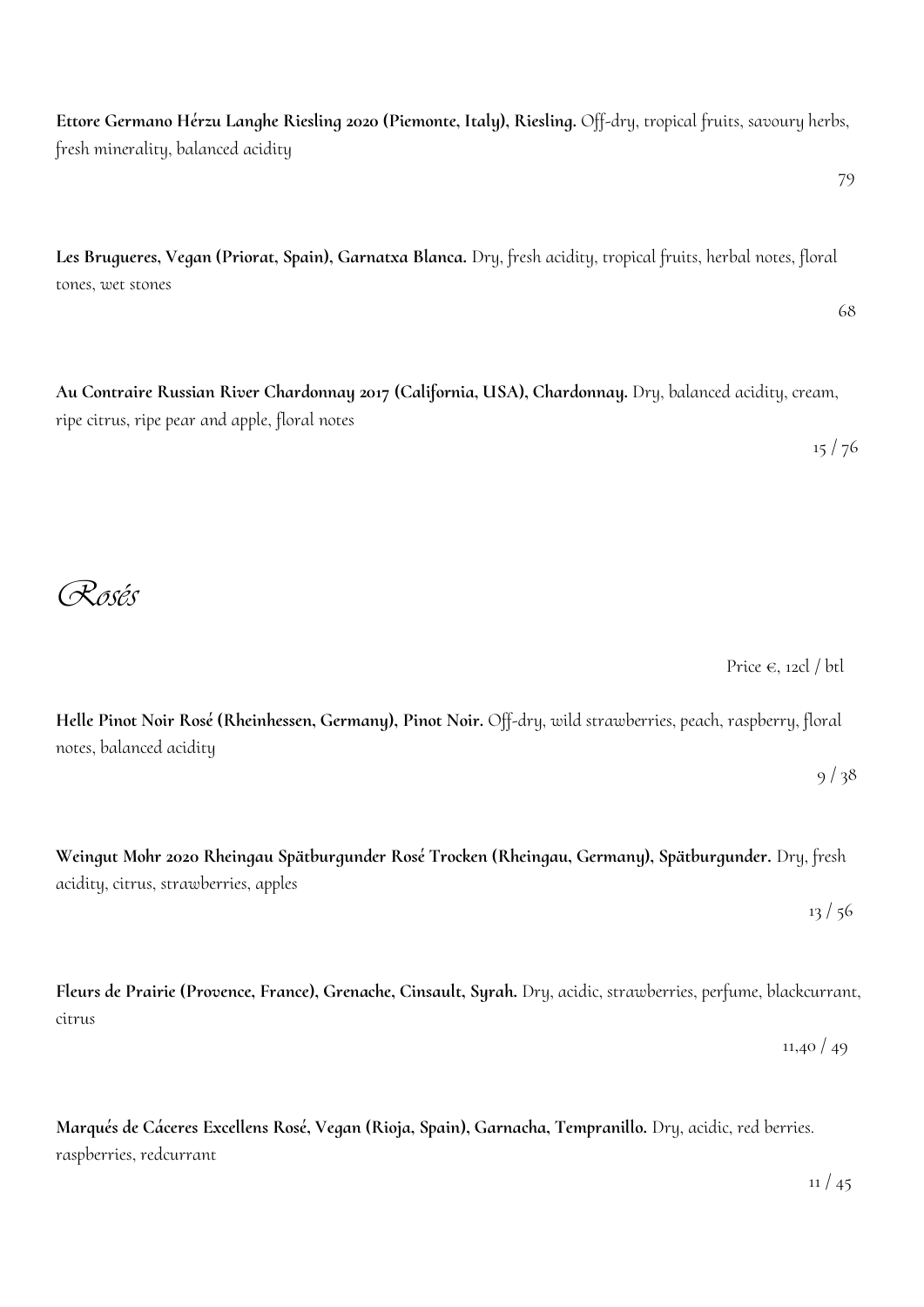|                                                                                                                                                                                                                                    | 62       |
|------------------------------------------------------------------------------------------------------------------------------------------------------------------------------------------------------------------------------------|----------|
| Mont Verrier Moulin-a-Vent (Beaujolais, France), Gamay. Dry, medium-bodied, medium-tannic, ripe red fruits,<br>black cherries, pepper                                                                                              | 45       |
| Weingut Mohr 2019 Assmannshäuser Höllenberg Spätburgunder (Rheingau, Germany), Spätburgunder.<br>Dry, medium-bodied, medium-tannic, ripe dark fruits, spices, fresh acidity                                                        | 15/76    |
| Guerrieri Rizzardi Pojega 2019 Valpolicella Ripasso Classico Superiore, Vegan (Veneto, Italy), Corvina,<br>Corvinone, Rondinella, Merlot. Dry, full-bodied, medium-tannic, balanced acidity, blackberries, plums, vanilla<br>tones | 12/49    |
| Guerrieri Rizzardi 3 Cru Amarone Classico DOCG 2016, Vegan (Veneto, Italy), Corvina, Corvinone, Rondinella,<br>Barbera. Off-dry, extra full-bodied, tannic, dark fruit notes, spices, ripe fruit                                   | 18,50/87 |

 $9/38$ 

**Boa Noite Lisboa 2019 (Lisboa, Portugal), Castelão, Syrah, Aragonez.** Dry, medium-bodied, medium- tannic, dark cherries, plums, ripe cranberries, spices

**Peter Lehman The Barossan Shiraz (South Australia, Australia), Shiraz.** Dry, full-bodied, tannic, dark cherry

notes, boysenberry and ripe cranberry notes, cinnamon roll and vanilla notes, oak notes

**Arzuaga Crianza 2018 (Ribera del Duero, Spain), Tempranillo.** Dry, full-bodied, tannic, ripe dark berries, chocolate, vanilla, spices

**La Garnatxa Fosca del Priorat (Priorat, Spain), Garnacha.** Dry, full-bodied, tannic, smokiness, black cherries, dates, mocha, chocolate

12,60 / 55

19,20 / 95